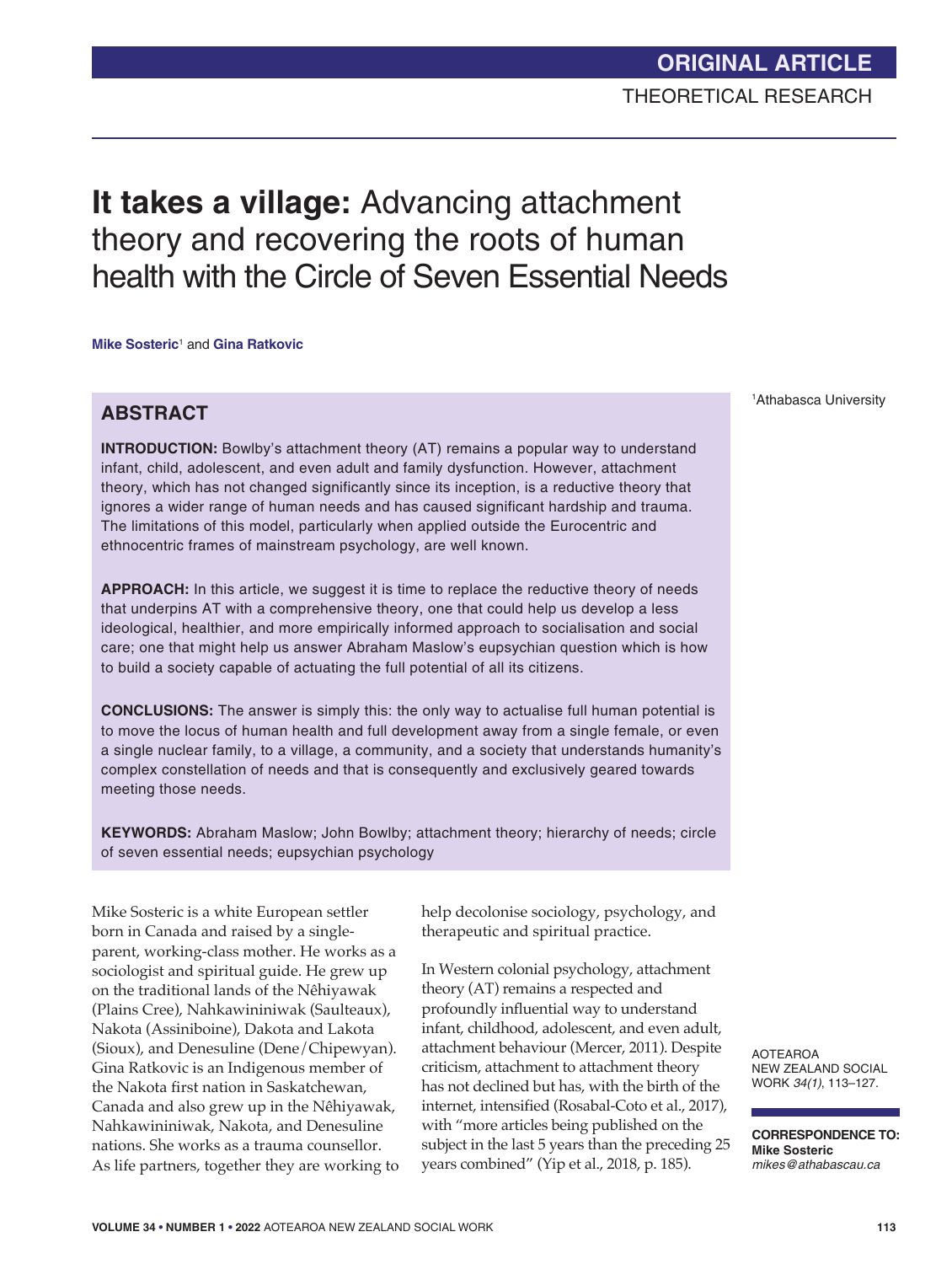Attachment theory itself derives from Bowlby's research on delinquent children (Bowlby, 1944) and his work with the World Health Organisation on institutionalised children in post-war Europe, both of which presented to him the reality that children in institutions or foster homes suffered serious cognitive and emotional impairment (Bowlby, 1966). Bowlby theorised the impairments were caused by maternal deprivation, or the absence of a loving and nurturing mother or "permanent mothersubstitute," the so-called monotropic model (Voges et al., 2019). In his seminal research study, Bowlby asserted that separation from, and lack of attachment to, the primary female caregiver was an essential determinant of future mental health (Bowlby, 1966, p. 11).

Why did Bowlby focus on the mother and not something else, like under-staffing of an institution, physical confinement, or institutional violence, all of which are common experiences in institutional settings. Because, according to Bowlby, infants and young children were biologically primed to attach to mothers and this attachment itself was critical for long-term health. Why the mothers and not the fathers? Initially, psychologists theorised this was because mothers met the infant's physiological needs (Bowlby, 1982), but after Harlow's experiments, demonstrated that cuddle time or "contact comfort" was important, Bowlby suggested infants have a biologically rooted instinct to attach to the mother because they need protection from predators, because without that secure protection they would not be able to safely explore the world around them. This need for protection resulted, according to Bowlby, in the evolutionary development of an attachment behavioural system that motivates all living organisms to attach to their mothers (Bowlby, 1982).

Given the persistence and consistent respect afforded to his theory of attachment, one would think it quite special. However, even

a quick perusal of Bowlby's book (1982) finds a purposely reductive perspective narrowly focused on safety and security needs and the attached mother's ability to meet these needs as the key driver of psychological and emotional health and pathology. Bowlby himself originally considered pathogenic outcomes may be driven by other factors and needs, like parental conflict, mixed emotional messaging, "an excessive demand for love and reassurance on the part of a parent" (Bowlby, 1966, p. 13), and even the need to learn (Bowlby, 1982, p. 223). He was also clearly aware of institutional drivers of physical, cognitive, and emotional disease, like under-staffing, physical confinement, institutional violence, and maltreatment (Follan & Minnis, 2010). Finally, he was aware of socioeconomic factors, like poverty, even going so far as to recommend dramatic increases in financial, medical, psychological, emotional, and daily supports (Bowlby, 1966) to facilitate better individual and family outcomes; however, he ultimately rejects an expanded conceptualisation of attachment and psychological pathology and reduces an otherwise complicated developmental situation in two ways. One, he reduces the causes and functions of attachment to the single biological need for safety and security. Two, he reduces the satisfaction of that need to the responsibility of a single, female caregiver.

Why does Bowlby reduce a complicated situation in this fashion? We can think of a few reasons. Number one, Bowlby was a scientist and among scientists there is an overtly stated preference for parsimonious theories—the application of Occam's Razor—because better theories are always simpler theories (Beck, 1943; Nelson, 1936). This principle likely motivated Bowlby to find the simplest explanation for the pathology he observed. Number two, Bowlby was heavily influenced by the Darwinian zeitgeist, citing him throughout his book *Attachment Theory*. His understanding of Darwinian theory suggested he reduce human behaviour to simple selection pressures. As he stated in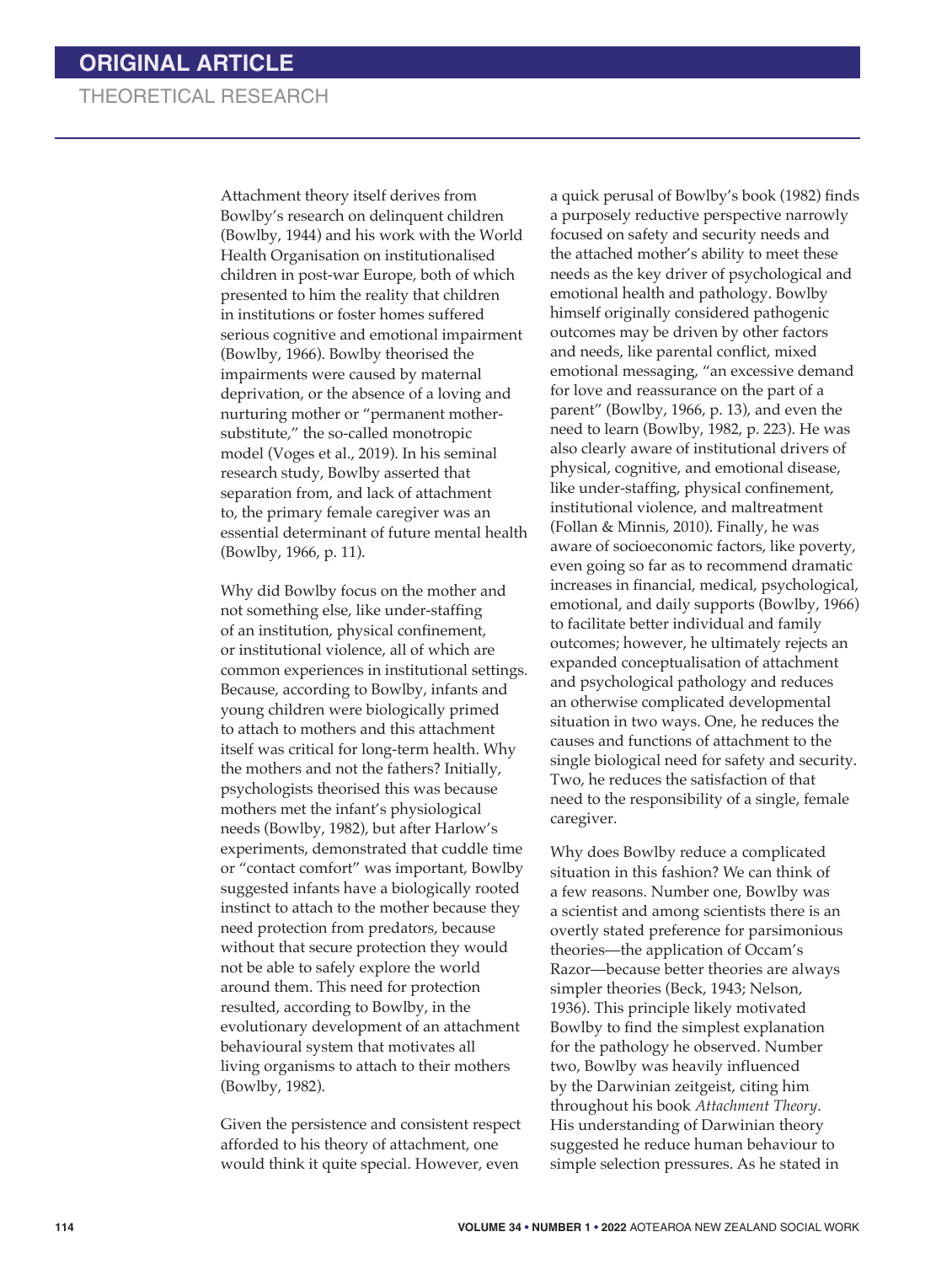his book, he wanted to find the "essential advantage" (Bowlby, 1982, p. 226) that led to the natural selection of attachment behaviour. For Bowlby, that was the protection from predators that mothers provided. Infants and children that attached and did not wander off into the wilderness would be more likely to survive, which would naturally select children with propensity to attach. This was the essential evolutionary advantage that drove the evolutionary development of Bowlby's "attachment behaviour system." A third reason for the reduction may have been ideological, a factor that has recently come to the attention of psychological theorists attempting to extricate themselves and their discipline from the suppressive influence of Eurocentric thinking and neoliberal ideology (Carr & Batlle, 2015). Essentially, Bowlby and others present a theory of human development and human pathology, a sexist model of child development, that is patriarchal and Eurocentric and that elevates a capitalist model of socialisation that pushes responsibility for childcare into the lonely lap of the isolated, unpaid homemaker because this allows for the cheap reproduction of the labour force (Gorz, 1999). Attachment theory, born from the loins of Eurocentric and patriarchal scientists, conveniently provides "scientific" justification for neoliberal policies that minimise the necessity and cost of state supports (Rippeyoung, 2013).

Parsimony, Darwinian reductionism, and capitalist/Eurocentric bias may explain the double theoretical reduction; whatever the reasons, however, a key question is: Is the doubly reductive nature of attachment theory a problem? The answer depends on the empirical sufficiency of the theory, whether or not the reductive focus has been harmful, and whether the popularity of the theory has limited our understanding of attachment and human development. If the theory does not reflect the actual complexity of reality, if it has caused harm in any way, and if it has undermined better theorisation, then the reductive theory is a problem.

It is possible to question the empirical sufficiency of the theory. As already noted, even a cursory reading of Bowlby's seminal work provides evidence against reducing human pathology down to an attachment failure. That is, Bowlby himself reports many contributing factors, like institutional violence, under-staffing, poverty, parental psychopathology, and more, all of which make the reduction of human pathology to maternal attachment highly suspect. Beyond Bowlby, awareness of the reductive, normative, Eurocentric, and colonial functions of AT have led to calls for rethinking (Carr & Batlle, 2015; McCarthy & Gillies, 2018; Neckoway et al., 2007). More recent theorists have rejected monotropic assumptions and acknowledged that children attach to more than just their mothers (Rutter, 1995, p. 551) and for more than just reasons of security. They attach to fathers when they are around, friends early on, organisations, priests, influencers, and workplaces as well. They attach to mothers and others because mothers and others meet their other needs, like the need for love or the need for truth or the need for esteem. Researchers have also pointed out attachment requirements extend beyond infancy and early childhood into a second "sensitive period" in adolescence where adolescents require "attachment security" as much as, or more, than infants and young children (Cassidy et al., 2013).

In addition to its obvious empirical insufficiency, the double reduction has indeed caused harm. Underlying gender stereotypes support an unequal division of labour in the home that privileges the male and requires a double-day from females. Notions that children are primed to attach to mothers, and that mothers are primarily responsible for mental and emotional health, help downplay the importance of costly community and state supports. Placing primary responsibility on an isolated female leads to negative mental and physical consequences for women, particularly singleparents (Hays,1998), who end up bearing the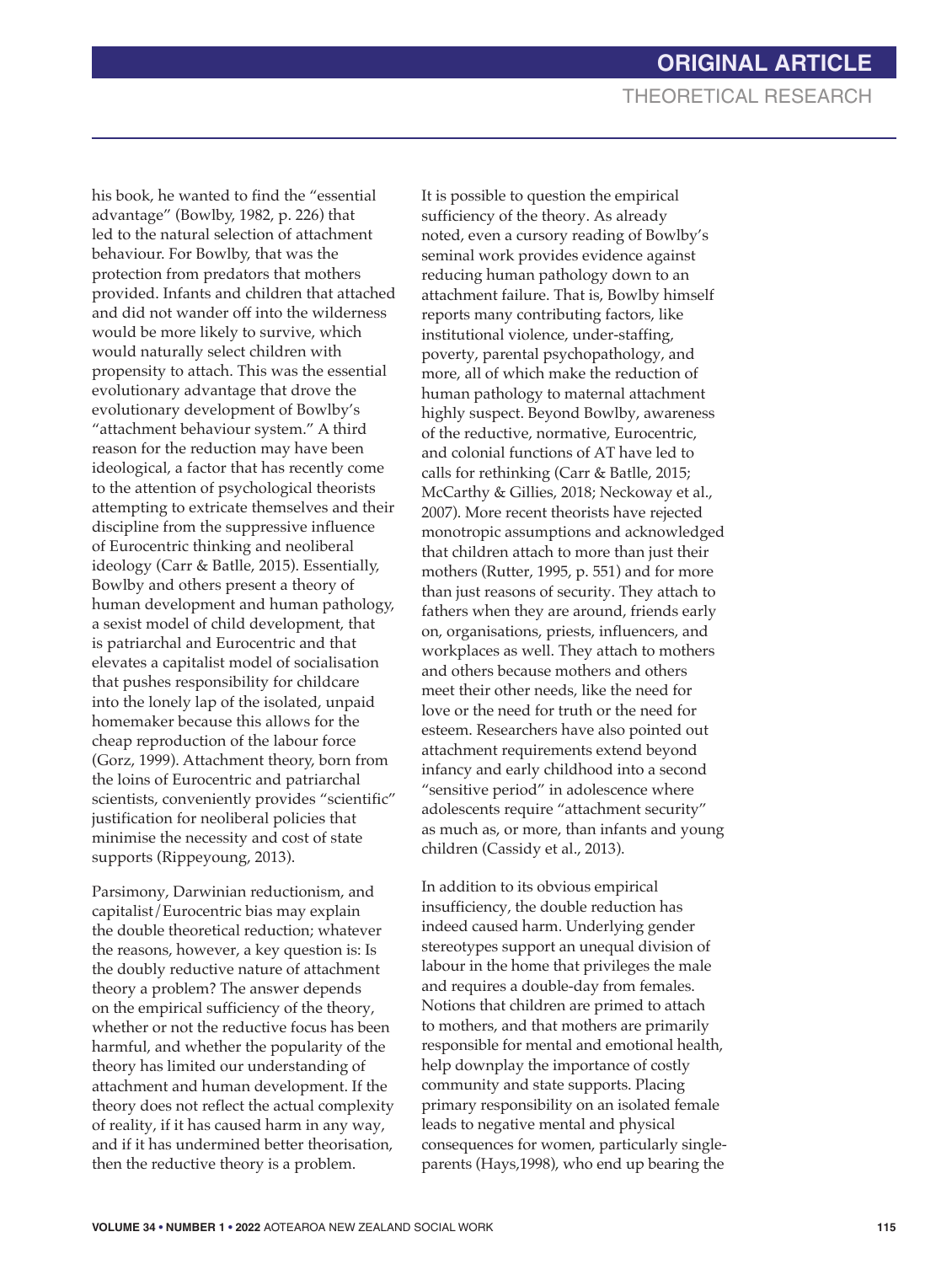lion's share of a family's emotional labour (Strazdins & Broom, 2004), and who must also deal with the "inevitable accompaniment of maternal guilt" (Rosabal-Coto et al., 2017, p. 337) that accrues when they cannot complete the otherwise impossible task of raising a healthy child on their own. AT has also imposed serious disadvantages on Indigenous families, particularly through the child and family intervention systems (Choate et al., 2020) where "disorganized attachment" has been used as a marker of abusive parenting and as justification for child intervention and removal (White et al., 2019). It is also possible that the reductive focus has harmed children directly. Infants and children have many needs, not just a need for security. Reducing the constellation of needs to a single need provided by a single agent not only directs research attention but parental attention as well. Parents, and indeed an entire society, fixated on Bowlby's single need may very well end up undermining full child development.

Finally, Bowlby's reductive theorization may have also blocked critical awareness of the deficiencies of the Capitalist model of socialisation and it may have stymied more sophisticated and critical theorisation. The Eurocentric and ideologically rooted presumptions that extant capitalist socialisation processes (processes that foreground gender, a gendered division of labour, individuality, self-sufficiency, independence, and early detachment from parents and family) are necessarily an advance over earlier, more collectively oriented, systems means AT researchers have only recently begun to ask critical questions of the dominant European systems of socialization. It is important to ask these questions since, as critical theorists have long pointed out (Fanon, 1963), European systems of socialisation are incredibly toxic, having more to do with ideology and the imposition of capitalist-friendly socialisation (read worker training) practices and relational styles (Anyon, 1980; McCarthy & Gillies, 2018) conducive to worker exploitation and consumer accumulation than they are about

health, wellbeing, and the actualisation of full human potential. The key point is, capitalist socialisation practices, which attachment theorists implicitly elevate, are arguably toxic. We can see the toxicity of the colonial socialisation system clearly when we look at residential schools which remove children and place them in violent institutional settings so that they can be trained and assimilated as worker bees; however, we do not see the toxicity when we look at the standard European practices, which also remove children from the home at an early age and place them in violent and underfunded institutional settings designed to prepare them for a place in the workforce via indoctrination and assimilation. When dysfunction, disease, and failed actualisation results, rather than looking at the colonial socialisation process in general, we lay the blame on mothers and their children.

Despite the questionable reductionist perspective initiated by Bowlby, there can be no doubt that attachment is an important thing, and that it is cross-culturally significant. The question is though, how to properly understand attachment? We suggest a simple way forward is to reduce the double reduction. Steps have been taken in this direction. The rejection of a monotropic view of attachment has opened awareness that we attach to more than just the mother. Research has demonstrated that we attach to other significant figures, groups (Murphy & Coats, 1999) and organisations (Frazier et al., 2015; Hazan & Shaver, 1990; Yip et al., 2018). While a step in the right direction, these attempts are insufficient. Not only have they failed to push back the conservative, monotropic narrative (Rippeyoung, 2013), but the theory retains its reductive focus on a single biological root of attachment (Kammrath & Clifton, 2018; Schore & Schore, 1994). As one scholar notes, "Bowlby's attachment theory, one of the last of the 'grand theories,' has not been replaced or extensively reworked" (Mercer, 2011, p. 42). Rejecting the monotropic model is not enough. Clearly, more is needed.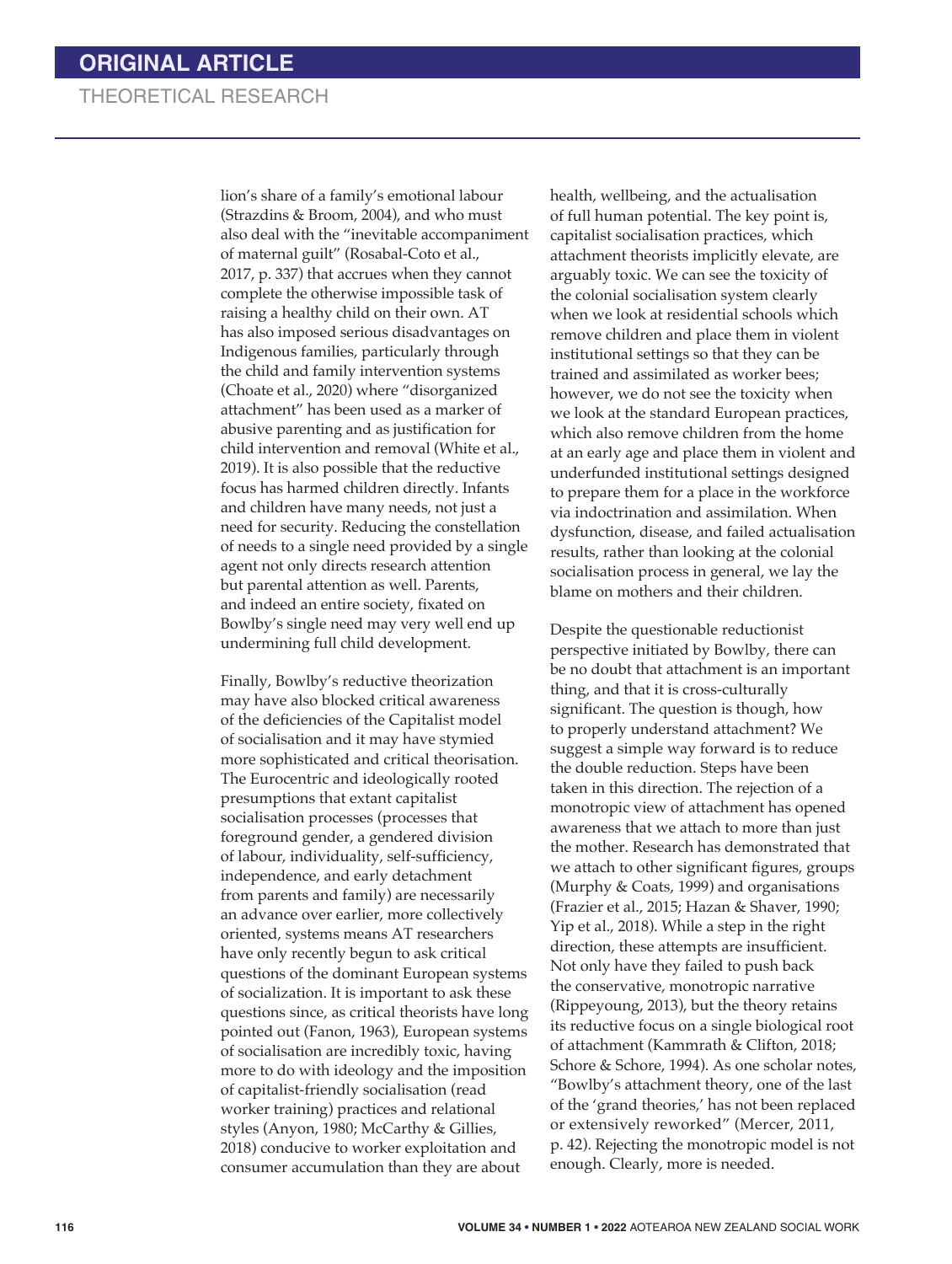#### **Expanding the base—The seven essential needs**

One possibly fruitful way forward is to extend the biological basis for attachment beyond Bowlby's reductionist emphasis on the single need for safety and security to other established human needs. We suggest, therefore, the *Circle of Seven Essential Needs* as the model from which to understand, not only the significance and dynamics of attachment, but also the key parameters of human health and development. The circle is illustrated in Figure 1 below.

The circle represents the sum total of all needs that humans must meet if they are to grow up healthy and strong. The circle itself is organised into three concentric circles, an outer circle of basic needs and two inner circles, one representing our need for alignment and the other representing our need for connection.

Where did this circle of needs come from? It is inspired, in part, by Abraham Maslow's career-spanning efforts to provide a comprehensive list of human needs. His attempt began in 1943 with the publication



*Figure 1. The Circle of Seven Essential Needs*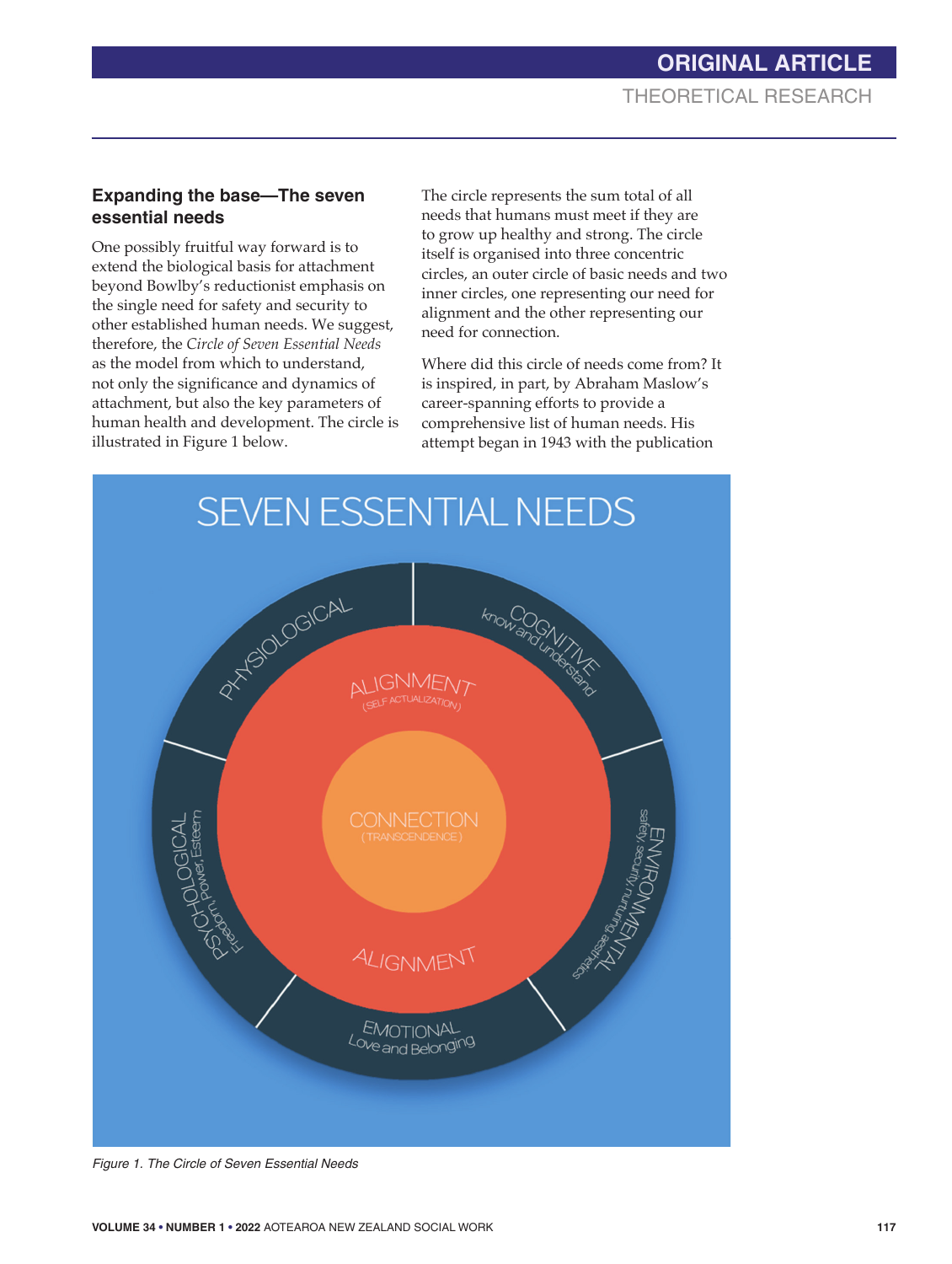of two seminal articles (Maslow, 1943a, 1943b) wherein he identified *two* hierarchies of needs: a hierarchy of basic needs which included physiological, safety, love/ belonging, esteem, and self-actualisation needs, and a second "small hierarchy" of cognitive needs (Maslow, 1943a, p. 385), which included our biologically rooted needs to *know* "the facts" and *understand*  how it all works together (Maslow, 1943a, p. 385). Maslow's theory was not static. As his work progressed, he expanded his original conceptualisation of basic and cognitive needs to include aesthetic needs (Maslow, 1954), the needs for creative outlets (Hoffman, 1999), and the need for "transcendence", which he set as the highest need. As he says in his notebook on eupsychian management, "We must ultimately assume at the highest theoretical levels of *eupsychian theory*, a preference or a tendency to identify with more and more of the world, moving toward the ultimate of mysticism, a fusion with the world, or peak experience, cosmic consciousness, and so on" (Maslow, 1965, p. 33, emphasis added).

By the end of his career, Maslow's theory had evolved to be quite comprehensive. So why not just use his conceptualisations or his iconic pyramid of needs to expand AT? Why a novel presentation? For several reasons. For one, his theory of needs is disjointed and scattered. He added to his theory throughout his career but was not able to provide an updated systematisation and refinement before his premature death. A second reason is that Maslow's original conceptualisation of needs as a hierarchy of prepotency has been criticised for being internally inconsistent (Bouzenita & Boulanouar, 2016), empirically weak (Soper et al., 1995), ethnocentric (Townsend & Wrathall, 1997), sexist (Nicholson, 2001), and neoliberal, encouraging us to focus "more on personal growth than on social reform" (Aron, 1977, p. 13). Some have suggested, quite correctly, that the characterisation of human needs in a hierarchy with "self" actualisation at the top of a pyramid reflects a form of western cultural and scientific

hegemony (Bouzenita & Boulanouar, 2016) that privileges "individuality" and "individual improvement" over more family-oriented, socially embedded, collectivist needs and values (Yang, 2003). A third reason we provide a novel presentation is that to this day, Maslow's thinking is misrepresented in the psychological corpus. Psychologists have ignored his second pyramid of cognitive needs,<sup>1</sup> his addition of aesthetic needs, and his statements about the significance and importance of transcendence. Textbooks continue to present his theory with the iconic pyramid of needs, a pyramid which is not only a stale snapshot of his 1943 statements, but is in fact, and this is the fourth and final reason we need a new presentation, an ideologically rooted misrepresentation. Maslow never represented his theory as a pyramid, or in any geometric form (Bridgman et al., 2019) for that matter. The closest Maslow came to suggesting a geometric symbol was his use of a metaphor of nested boxes to caution against a simple listing of needs (Maslow, 1943b). In fact, the pyramid, Figure 2, is a co-optation and capitalist-friendly framing of Maslow's theory provided by a management consultant concerned to find a way to use Maslow's theory to inform more efficient and cost-effective methods to manipulate workers. The hierarchy appeared for the first time ever in a management periodical (McDermid, 1960) where it replaced alternative geometrical representations, like steps (Davis, 1957) and ladders (Wren, 1972), being discussed at the time.<sup>2</sup>

 All the above may provide a justification and motivation for coming up with a new representation, but the question then becomes, why a circle? Not only because Ratkovic, a member of the Nakota First Nation in Saskatchewan, insisted upon a rework rooted in a more Indigenous circular view, but also because (as therapists, parents, and cat lovers who have converted nine adult feral cats to attached members of our family) this is what we have observed, that all organisms have a suite of needs and that they become attached when you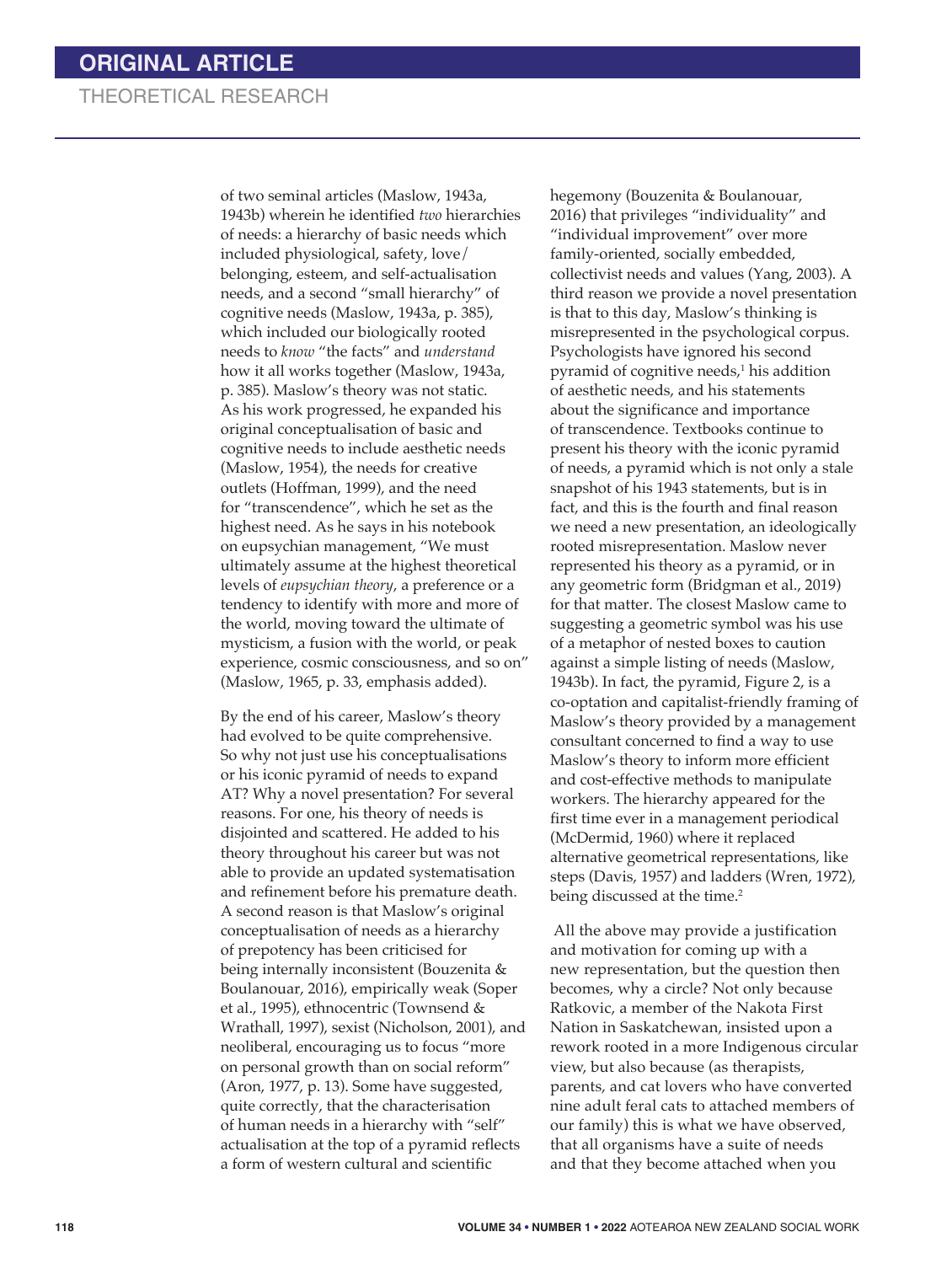# **ORIGINAL ARTICLE**

THEORETICAL RESEARCH



*Figure 2. Management's Hierarchy of Needs*

*Source: McDermid's hierarchy of needs (McDermid, 1960)*

meet these needs. It is also what Maslow himself was suggesting nearer the end of his life (Maslow, 1968, p. 33). Finally, it better represents the empirical reality, pointed to by many critics, that needs are not prepotent, that they are satisfied in parallel, and they are not organised into a hierarchy. If one wants their child to develop selfactualise (align) and transcend (connect), for example, their basic needs must be met consistently and *sufficiently* for extended periods.

Note that some have suggested that "Maslow's" pyramid is a "rip-off" of Indigenous thinking, specifically following his visit to the Siksika Nation in Alberta Canada (Feigenbaum & Smith, 2020). While Maslow was impressed with how strong and self-confident members of the Siksika Nation were compared to his contemporaries in the West (Maslow et al., 1982), and

while it is reasonable to suggest significant influence, it is clear from his journals that his theories were already in mind prior to the visit. Furthermore, since the pyramid is a businessman's invention, it is clear that the pyramid does not rip-off from a Tipi, as some suggest (Blackstock, 2011). On the other hand, our circle of essential needs is influenced by Medicine Wheel teachings, specifically Indigenous notions of interdependence and connection*.* In addition, unlike the business pyramid, our circle of seven essential needs *can* be seen as the base of a Tipi, with the outer circle being where the community sits in a mutually supportive arrangement, the middle circle representing the members' connection with each other and with the inner circle, and the inner circle where the fire sits, both warming the community and connecting, symbolically via smoke, the community to the earth and to the creator.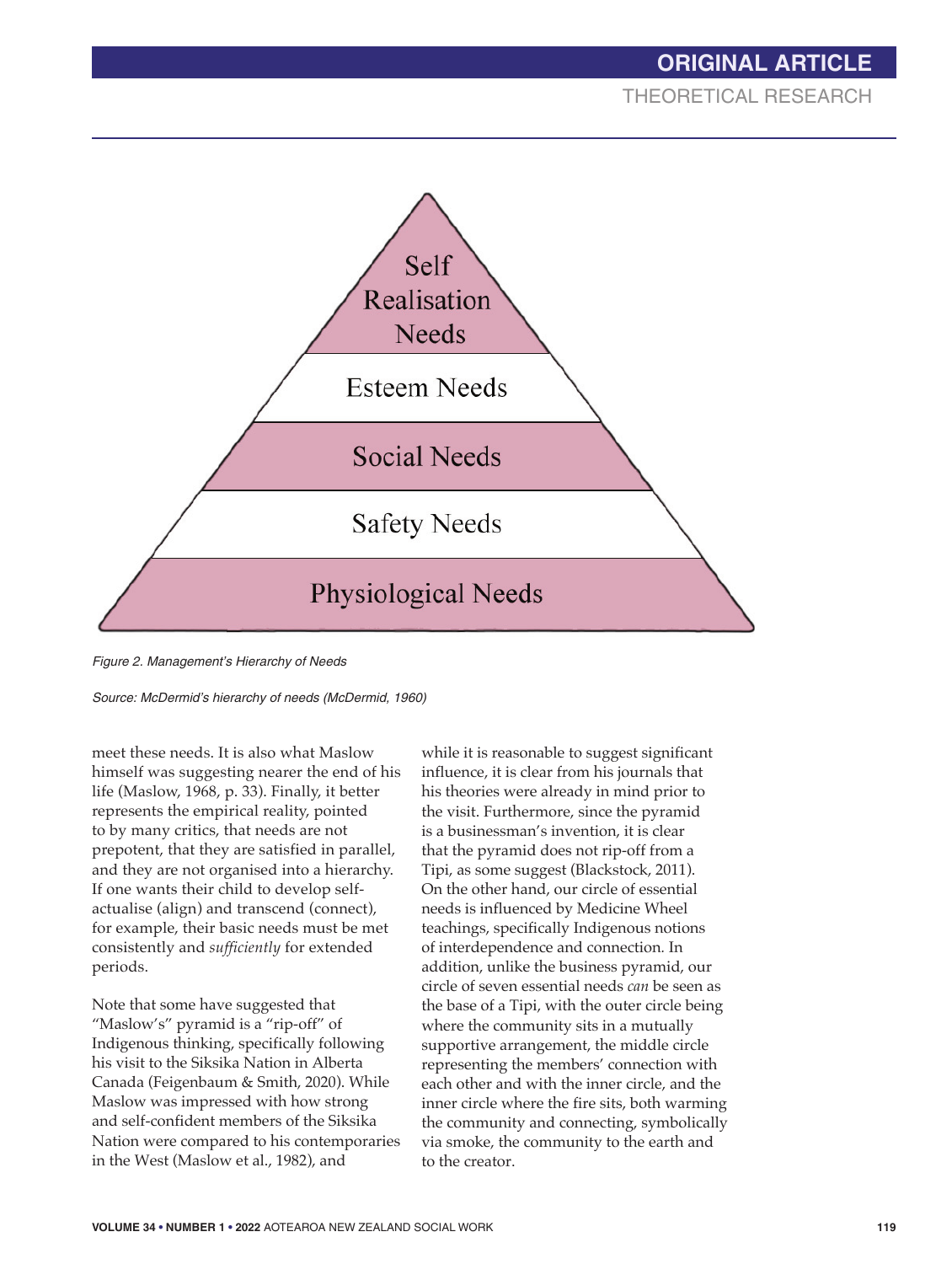#### **The Circle of Seven Essential Needs – the basic needs**

As illustrated in the illustration of seven essential needs above, the outer circle of basic needs includes five categories of basic needs. These categories, which include the *physiological*, *cognitive, emotional, psychological,* and *environmental needs,* are based largely on a systematisation of statements spread throughout Maslow's corpus. Our own additions are noted.

- 1 *Physiological needs* Physiological needs include the need for substances (like food, water, vitamins, air), the need for physical activity (exercise), and so on. Meeting physiological needs keeps the body healthy and growing and is the basis for realisation of full physical and neurological potential.
- 2 *Environmental needs* Maslow's original theorisation included a category of needs which he called "safety needs", meaning essentially safe environments. For reasons of theoretical clarity and as a pathway for including Maslow's later statements, we reconceptualise safety needs as *environmental needs* and include not only Maslow's original need for a safe environment, basically the foundation for Bowlby's original AT, but also Maslow's later suggestion that we need *aesthetically pleasing environments* at home, work, and everywhere (Maslow, 1954). Environments that are safe, nurturing, secure, calm, and aesthetically pleasing encourage, according to Maslow (1967, p. 197), "free, uninhibited, uncontrolled, trusting, unpremeditated expression of the self" and the expression of "pure spontaneity."

 Note, we understand a safe environment to be an environment free from all forms of psychological, emotional, physical, spiritual violence and chaos. We go further than this however and stipulate children, adolescents, and adults also need a *stable* (including

psychological, emotional, and parental stability) and *secure* (meaning a level of financial security that removes anxiety about work and survival) environment. Establishing these safe environments requires us to confront all forms of systemic violence, including racism, sexism, classism, and ableism.

- 3 *Cognitive needs* The category of cognitive needs as proposed by Maslow include our biologically rooted need to know and understand the world, to know the facts and to theorise those facts (Maslow, 1943a).
- 4 *Emotional needs* Maslow's original conceptualisation included a category of "love needs." These needs include our "love and affection and belongingness" needs (Maslow, 1943a, p. 380). To provide a container capable of expansion, we reconceptualise these needs more generally as emotional needs and include the needs for support, acceptance, and inclusion in family, friend groups, and society. Maslow indicated these needs are no less important for physical health and wellbeing than physiological needs. As he said, "No psychological health is possible unless this essential core of the person is fundamentally accepted, loved and respected by others and by himself" (Maslow, 1968, p. 196).
- 5 *Psychological needs* Maslow's original theory included a category for esteem needs. According to Maslow, esteem needs contain two subsidiary sets of needs, "first, the desire for strength, for achievement, for adequacy, for confidence in the face of the world, and for independence and freedom. Secondly...the desire for reputation or prestige ... recognition, attention, importance or appreciation" (Maslow, 1943a, pp. 381–382). We reconceptualise these esteem needs as psychological needs and include in this expanded category the *need for power* and the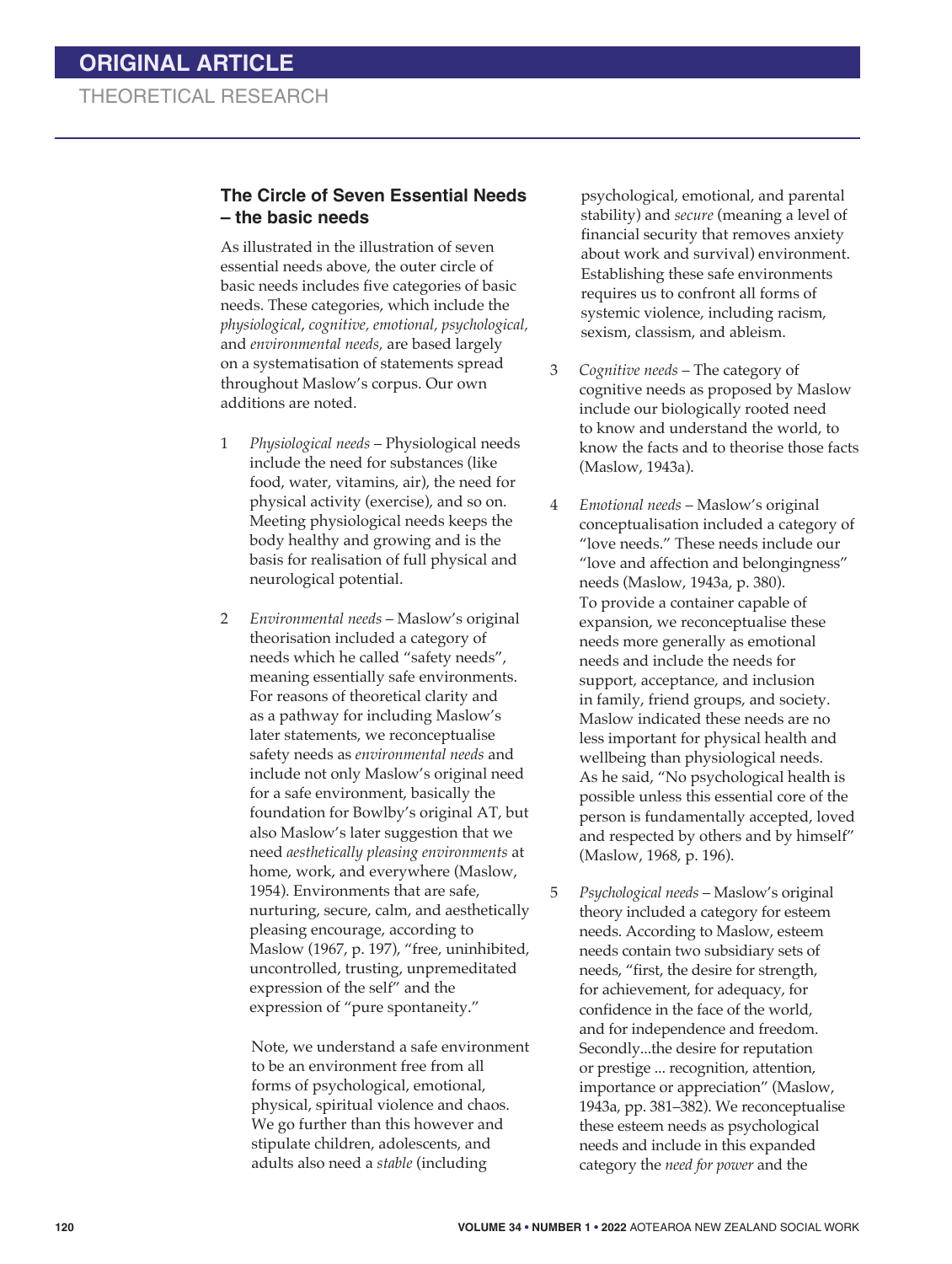need for *freedom.* Freedom was clearly on Maslow's radar. As he suggests, "Such conditions as freedom to speak, freedom to do what one wishes so long as no harm is done to others, freedom to express oneself, freedom to investigate and seek for information, freedom to defend oneself, justice, fairness, honesty, orderliness in the group are examples of such preconditions for basic need satisfactions" (Maslow, 1970, p. 47). Since freedom to do things requires power to do things, we include the need for power. As Maslow said, power is "the feeling of having some control over fate, of not being a helpless tool, a passive object, a cork on the wave which is tossed here and there by forces out of control" (Maslow, 1961, p. 2). To be in a healthy psychological space, we need to feel confident in our abilities, have solid self esteem, and have the power and freedom to grow and learn in line with our own needs and any community predilections.

To be clear, insufficient and inconsistent satisfaction of basic needs will lead to psychological, emotional, and physical atrophy as well as various forms of psychopathology. Sufficient satisfaction of the basic needs will provide the foundation for not only health and wellbeing, but also for satisfaction of the inner needs. Thus, children are biologically programmed to attach to those who help meet their needs.

## **The inner needs**

Moving on to the inner needs, the first is the need for alignment. Alignment here refers to *inner alignment* and *outer alignment*. Inner alignment refers to cognitive, emotional, and behavioural alignment with one's inner self. If one has natural capacity as a musician, one aligns with that inner musician by thinking, acting, and behaving like a musician. Note that inner alignment is a functionally equivalent reformulation of Maslow's need for self-actualisation, which originally meant aligning with and "actualizing" one's "essential biologically

based inner nature" (Maslow, 1968, p. 3). Although we feel self-actualisation does, in fact, reflect a real process of actualising one's essential inner nature, alignment is a superior term because it is, as we shall see below, culturally neutral, whereas Maslow's self-actualization, which elevates and privileges a Eurocentric, colonial, capitalistfriendly concept of individuality and individual development, is not, despite his claims (Maslow, 1968, p. vi).

The primary benefit of reconceptualising actualisation to alignment lies in its ability to lead us in the direction of less sexist, less Eurocentric, less colonial, less individualist ways of conceiving of human development and human attachment. In line with this, in addition to inner alignment or "self-actualisation" we also propose a need for external alignment, which is our evolutionary programmed and biologically rooted need to align with family, community, traditions, ancestors, and so on. Outer alignment means essentially fitting in and expressing the norms, values, and beliefs of family, groups, community, etc. When we are aligned with our family, for example, we participate in family traditions, represent family values, and provide support for family members. Note, this need for outer alignment *drives our oft-observed and essential social nature and empirically observable attachment to groups and organisations*, something which organisations like Google and others are more than willing to exploit in their efforts to build a super-productive "herd" of employees (Akorede, 2018; Frazier et al., 2015).

The final inner need, the need at the centre of the circle, is the need for connection to *something more* than one's individualised, atomised, self. This need for connection is a reformulation of Maslow's need for transcendence, which he added to the top of his hierarchy of needs (Koltko-Rivera, 2006) after observing the prevalence of peak and mystical experiences in the general population (Sosteric, 2018a). We rename the need for transcendence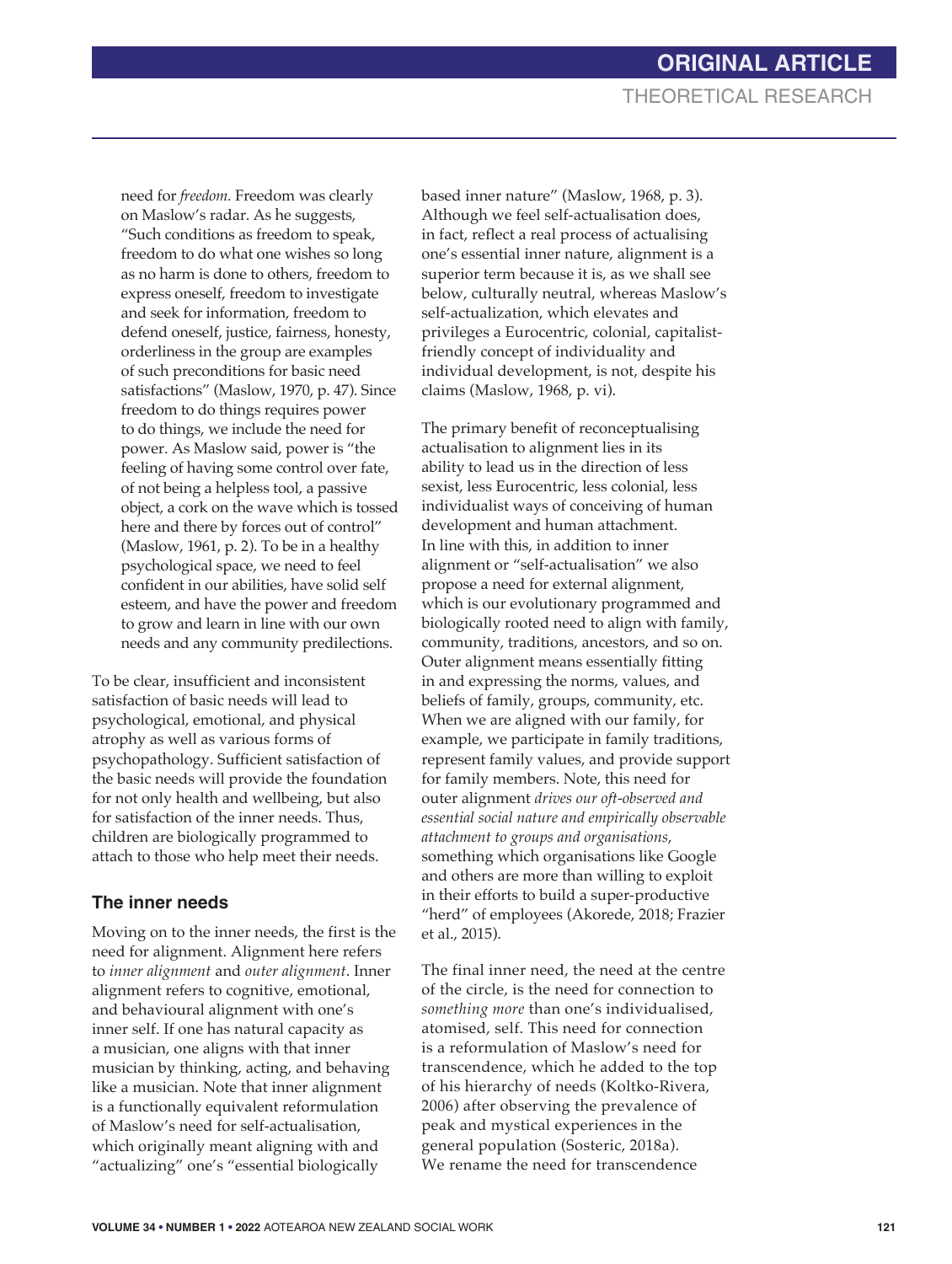to connection not only because there is considerable confusion surrounding the meaning of the term (Maslow, 1969), but also because transcendence itself is better understood as a step on the road to better connection and not the actual endpoint. Maslow himself suggested this when he said that one transcends ideology, "enculturation," "deficits," psychological trauma, the ego (Maslow, 1968, p. 37), emotional blockage, and so on, to heal, strengthen and establish connection with something more than the atomistic ego. When,

[T]he distinction between self and not-self has broken down (or has been transcended) [there is now] less differentiation between the world and the person because he has incorporated into himself part of the world ... His self has enlarged enough to include his child. Hurt his child and you hurt him .... [he has fused] with the non-self ... [which includes] ... not only ... the world of nature ... [but] other human beings ... [to the point that] ..."selves overlap." (Maslow, 1967, p. 103)

Clearly, Maslow is speaking of connection to something more than the atomized, individual, "actualised" self. Note, Maslow's conception here is more in line and sympathetic with traditional cultures, shamanic practices, Catholic mysticism, Aboriginal dream times (Lawlor, 1991), and research on modern mystical experiences, all of which indicate the significance and importance of transcendence/connection not only to other human beings and human groupings, but to nature, the cosmos, but even to divine union with "God" (Ernst, 1997; Kalisch, 2006; St. Teresa of Avila, 2007; Steeman, 1975; Underhill, 2002). Evelyn Underhill points directly to the biological nature of this need when she says that we have an "innate tendency ... towards complete harmony with the transcendental order, whatever the theological formula under which that order is understood" (Underhill, 2002).

Both the need for alignment and the need for connection are arguably biologically rooted. Internal alignment ensures we enhance strengths while external alignment creates the emotional and psychological glue which helps people connect in families and wider groups, both of which facilitate survival, needs satisfaction, and the full development of human potential. It makes survival sense for individuals and individual families to align and connect with the tribe, the community, the town, the farmer's union, ecological organisations, etc., because this alignment facilitates inclusion in and attachment to groups, which in turn help individuals fully develop and thrive. A group, a village, for example, can help build homes, produce food, and provide protection for all its members. Groups can also help meet other of our needs, like our need for belonging and, in the case of occupational groupings, our need for self-esteem, mastery, or even purpose. Groups can even meet our need for alignment and connection. Religions and spiritual traditions, for example, like Christianity (St. Teresa of Avila, 2007), Sufism (Ernst, 1997), Buddhism (Bodhi, 2005), Zen (Suzuki, 1994), Indigenous spiritualities (Broker, 1983; Lawlor, 1991), and certain spiritually oriented authors, scholars and elites, all aim to meet our needs for alignment and connection to our inner self, to our community, to our spiritual guides, to our ancestors, and even to the creator. Authentic traditions always provide ethical, moral, and practical guidance (what we might call alignment/connection guidance) designed to facilitate stronger internal and external connection. Consider Catholic "commandments" like do not covet your neighbour's wife, or Buddhist stipulations to Right Livelihood, both of which facilitate attachment, connection, and community health. Maslow captures this normative aspect of alignment and its relationship to connection with his statements about "intrinsic conscience" (Maslow, 1968, p. 7) and his comments on the "bodhisattvic path" (Maslow, 1964).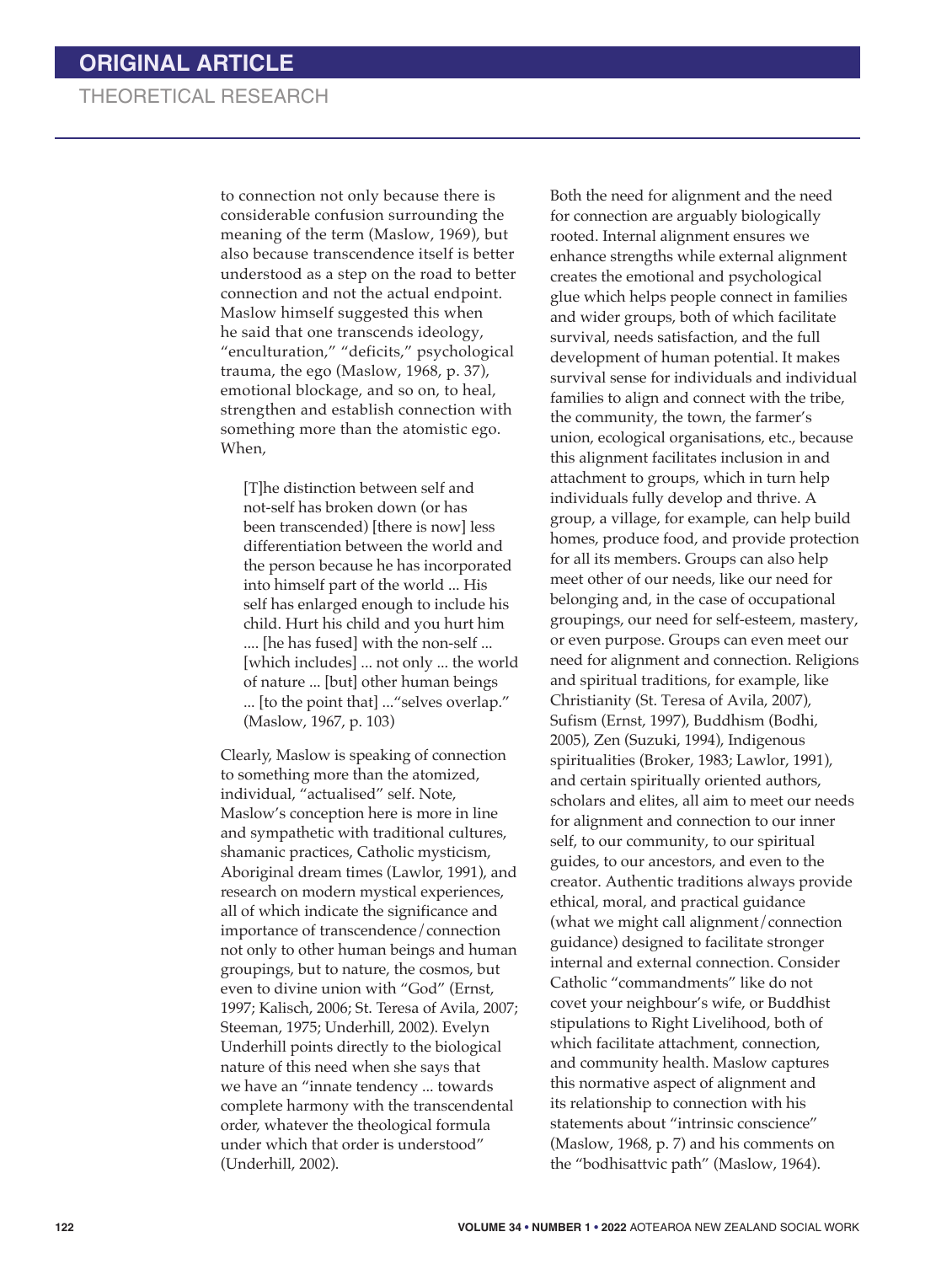#### **Decolonising attachment—the Circle of Seven Essential Needs and eupsychian attachment theory**

This brings us to an end of our brief exposition of the circle of seven essential needs and its relationship to AT. The argument is that Bowlby's original theory of attachment was a premature reduction designed to appeal to scientific principles and ideological prejudices rather than being informed by actual empirical reality, all of which may have facilitated translating unacceptable Eurocentric and capitalistfriendly perspectives into acceptability "at the expense of psychological well being" (Carr & Batlle, 2015, p. 172). Despite the limitations of AT, attachment is obviously important. Thus, the question becomes how to understand attachment without providing a capitalistfriendly, neoliberal reduction. The answer, we feel, is an expanded base, an expanded theory of needs. This is not exactly a revolutionary move. In 2013, Berk, while presenting Bowlby's reductionist model, nevertheless noted that, "By the second half of the first year, infants have become attached to familiar people who have responded to their needs" (Berk, 2013, p. 428). More recently, Harlow (2021) reviewed several studies which, when combined in their paper, represent a clear, almost Maslovian statement on how healthy parenting is parenting that meets our basic essential needs. It is a very small step from that article to the idea that to understand attachment, human pathology, and human development we should spend time better theorising human needs. The logical place to start, as we have seen, is Maslow; however, limitations require additional theoretical work and a more modern systematisation. The circle of seven essential needs overcomes these limitations. It provides a theoretically refined presentation that captures all of Maslow's needs in a culturally neutral and ideologically independent fashion, offers considerable inspiration for future investigation, and provides an opportunity to break the destructive colonial/European/ capitalist agenda embedded in classic AT. It helps us break the agenda in two ways.

Number one, it helps us move beyond suppressive Eurocentric models because it is impossible to argue that a single unpaid person can meet *all* the seven essential need categories identified in the circle. The only way to actualise full human potential is to move the locus of human health and full development away from a single female, or even a single nuclear family, to a village, a community, and a society that understands humanity's complex constellation of needs and that is consequently geared towards meeting those needs. In this extended view, healthy families, healthy teachers, healthy friend groups, healthy spiritual gurus, and even healthy organisations can form a *locus of attachment* that can contribute to the health and wellbeing of the child, adolescent, and adult by helping satisfy essential needs. This move has the added benefit of allowing theorists to re-evaluate collectivist practices, seeing these in a more positive light and perhaps even using them as an inspiration for developing healthier socialisation practices less corrupted by a capitalist agenda.

The second way this theoretical move helps us move beyond Eurocentric models is that it encourages us to ask Maslow's euspychian question (Maslow, 1961). The question is basically how do we create a society that can actuate full human potential, develop broader understandings of, and support for, developing the "ideal, authentic, or perfect godlike human being" (Maslow, 1968, p. 11). Reductive theories like Bowlby's prevent us from asking these questions because of their assumption that Eurocentric socialisation systems are superior. We already know what we need to do to create disciplined, highly productive workers, so we just need to do that better. However, expanding the needs base brings into stark relief the inadequacy of the European system, a system which arguably sacrifices complete satisfaction of essential needs, particularly our emotional, cognitive, and inner needs, at the altar of capitalist accumulation. Once we begin to see the inadequacy of the extant European system, we can begin to see our modern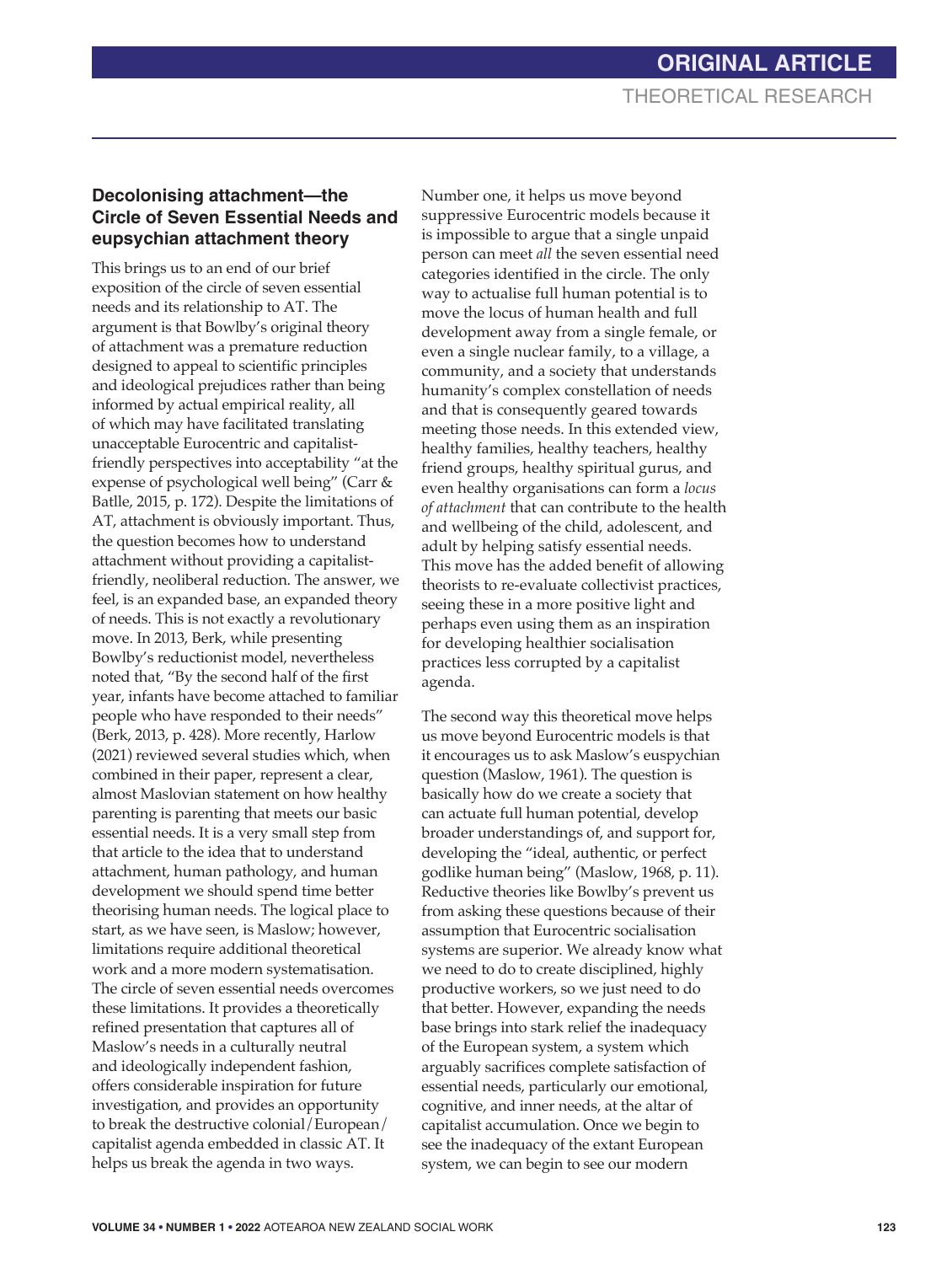capitalist societies, with their environmentally destructive policies, eating disorders, out-ofcontrol obesity rates, violence, depression, suicide, homelessness, and despair, as the toxic socialising (Sosteric & Ratkovic, 2016) shit piles they really are. The more we see that, the more we will be drawn to ask the question, "what's the alternative"? The more we ask that question, the more we are drawn to engage with the real problem preventing the human species from finding solutions to the world-ending political, economic, ecological, and psychological crises currently unfolding on this planet, which is how to heal the human race from the damage wrought upon them by a system of socialisation geared to enriching a few, while impoverishing and destroying the many. The answer to that question is complicated but surely an important component is provided by the circle of seven essential needs underpinning a more sophisticated understanding of attachment. To heal the human and help them move forward, design a socialisation process that meets *all* their essential needs. Doing so will create healthy, happy, competent, intelligent, compassionate, and connected human beings less amenable to manipulation, more likely to connect and develop healthy and supportive communities and as the quote by Vine Deloria suggests, more likely to experience a once-more-common transcendent connection.

Since writing the book, I have been gradually led to believe that the old stories must be taken literally, if at all possible, that deep secrets and a deeper awareness of the complexity of our universe was experienced by our ancestors, and that something of their belief, and experiences can be ours once again. (Deloria, 2003, p. xvi)

Of course, since this requires a fundamental revision in norms, values, economic practices, and political orientations, we realise this might sound impossibly utopian. However, in the ecologically and politically precarious, late-stage capitalist environment

we currently find ourselves in, it is not outside the realm of possibility. Global economic productivity is sufficient to meet the physiological and environmental needs of all living humans. Guaranteed income plans, which would provide the reduction of work-life necessary to a reorientation of global priorities towards needs satisfaction, could be easily implemented if governments stopped spending so much money on weapons, consumer manipulation, and *system maintenance*. Finally, a looming survival crisis which will only be accelerated if current antidemocratic trends continue, will provide the collective motivation to make the necessary changes. The only thing preventing forward movement at this point is a recalcitrant elite too addicted to money (Sosteric, 2018b) and power to realise their survival is at stake as well. We feel it is only a matter of time, however, before they start to clue in as well. Once they do, change will be rapid. It is not a foregone conclusion to be sure, and we feel a regression to a global dark age is not outside the realm of possibility, but it is within the realm of possibility.

#### **Orienting the theory**

As noted in the main body of the text, the circle of seven essential needs emerged as the confluence of a number of related interests, discoveries, and personal and professional experiences. All told, the theory was motivated and shaped by six things:

- 1 Maslow's own comprehensive but unrefined, unsystematised, and (as we discovered) hijacked statements about needs and human growth.
- 2 Ongoing misrepresentations of Maslow's theory in the psychological literature, particularly the absence of his important cognitive needs, the complete dismissal of his key thoughts on mystical experiences and transcendence (Koltko-Rivera, 2006), and the ongoing reproduction of a colonizing, neoliberal-friendly pyramid to represent his thoughts.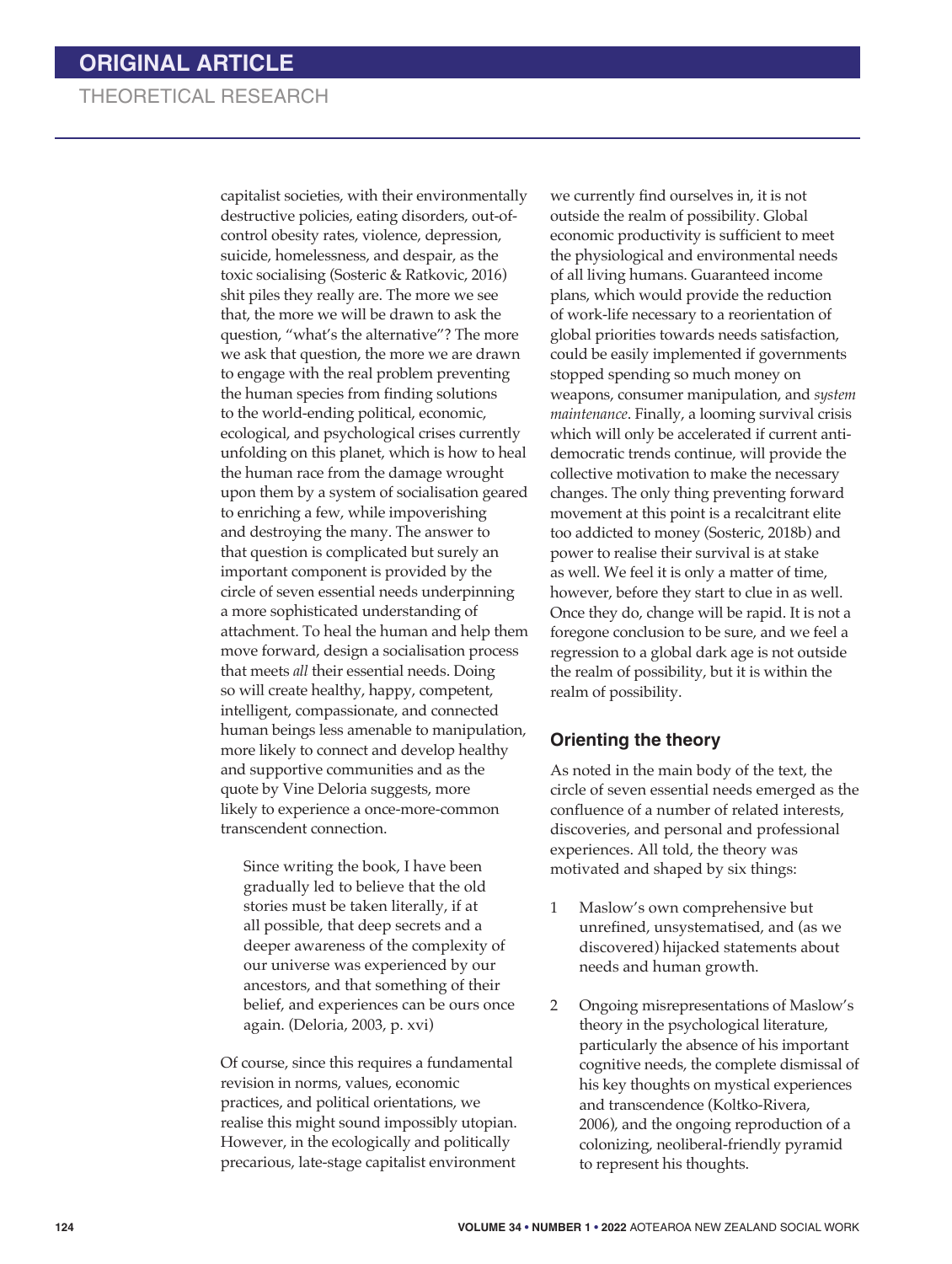- 3 Our shared awareness, nurtured by the critical work of scholars like Anyon (1980), Fanon (1963), Deloria (2003, 2006), and others that the colonial systems of socialisation and social control are geared towards erasing and suppressing full human capacity and potential in order to produce compliant cogs in the extant *regime of accumulation*, and that these systems are incredibly violent and damaging to everyone, Indigenous and settler alike (see for example our working draft on Toxic Socialization (Sosteric & Ratkovic, 2016)),
- 4 Our shared observations of needs, attachment, and psychological health and pathology in clients, kids, and feral cats (observations complicated enough to merit their own paper),
- 5 Michael's mystical experiences (experiences that we discovered are ubiquitous (Sosteric, 2021), psychologically and emotionally impressive (Bien, 2004; Miller, 2004), politically transformative (Sosteric, 2018c)), and therefore unwise to simply ignore.
- 6 Our ongoing discussion on how to develop grounded, Indigenous, non-European, decolonised theories of need, attachment, and development.

The gist of it is simple. Recognising that Maslow's theory was sophisticated, but unsystematised, incomplete, dated and colonised, recognising that current systems of socialisation are toxic and designed to damage and diminish humans in order to create cogs for the "System" (we see this damage daily in our interactions with clients), observing how satisfying *all* the needs of children leads to psychological, emotional, and physical health, observing that even adult feral cats can develop, over time, strong, tame attachments when you meet their essential needs (food, water, safety, security, etc.), observing the significance and ubiquity of "mystical" experiences, and being motivated to incorporate Indigenous knowledge

systems which are non-hierarchical, circular, and embedded in lived realities, we took Maslow's needs, provided a more systematic categorisation, modified key concepts of selfactualisation and transcendence, and placed it all in a circle that emphasises not the need of the accumulating classes for the low-cost production of compliant, hard working, self-actualising workers, but the needs of individuals, collectives, and the planet as a whole for healthy, intelligent, empathic, and fully developed human beings. The result is a comprehensive theory of needs that rejects the individualised and hierarchical representation of a colonised psychology while presenting an Indigenous-inspired model for moving beyond the "one-dimensional" toxic capitalist system of socialisation.

#### **Notes**

- 1 Why has psychology ignored Maslow's second important hierarchy? It could be a simple oversight, but if it is, it points to a painful lack of rigour when dealing with Maslow's work. Another possibility is unconscious bias. The reality is, people are not told the truth about the capitalist system, its imperialist underpinnings, its exploitation of workers, elite manipulation of government, and so on. Perhaps insisting that children be told the truth of things so they can fully understand the world, things antithetical to the functioning of patriarchy, capitalism, brings an uncomfortable, unconscious challenge, and so they overlook this second hierarchy.
- 2 Management theorists Bridgman et al. (2019) recognise the intractable problems with the pyramid. They suggest the way forward is to use a ladder as the visual icon instead. Despite their suggestion that this better reflects the progressive potentials and intent of Maslow, a ladder in fact, and obviously, retains the heavily criticised hierarchical, individualistic, elitist, neoliberal, capitalist, and prepotent components of the theory, components ironically illustrated by the ladder image presented on page 86 of their article, an image which, remarkably, shows an imperialist male in a business suit planting an American flag at the top of a long, individualistic, and we can assume corporate, climb.

**Acknowledgment**: The authors would like to thank the editor, Ian Hyslop, and the anonymous reviewers for their helpful and supportive comments throughout the peer review process.

Submitted 10 November 2021

Accepted 24 March 2022

Published 13 May 2022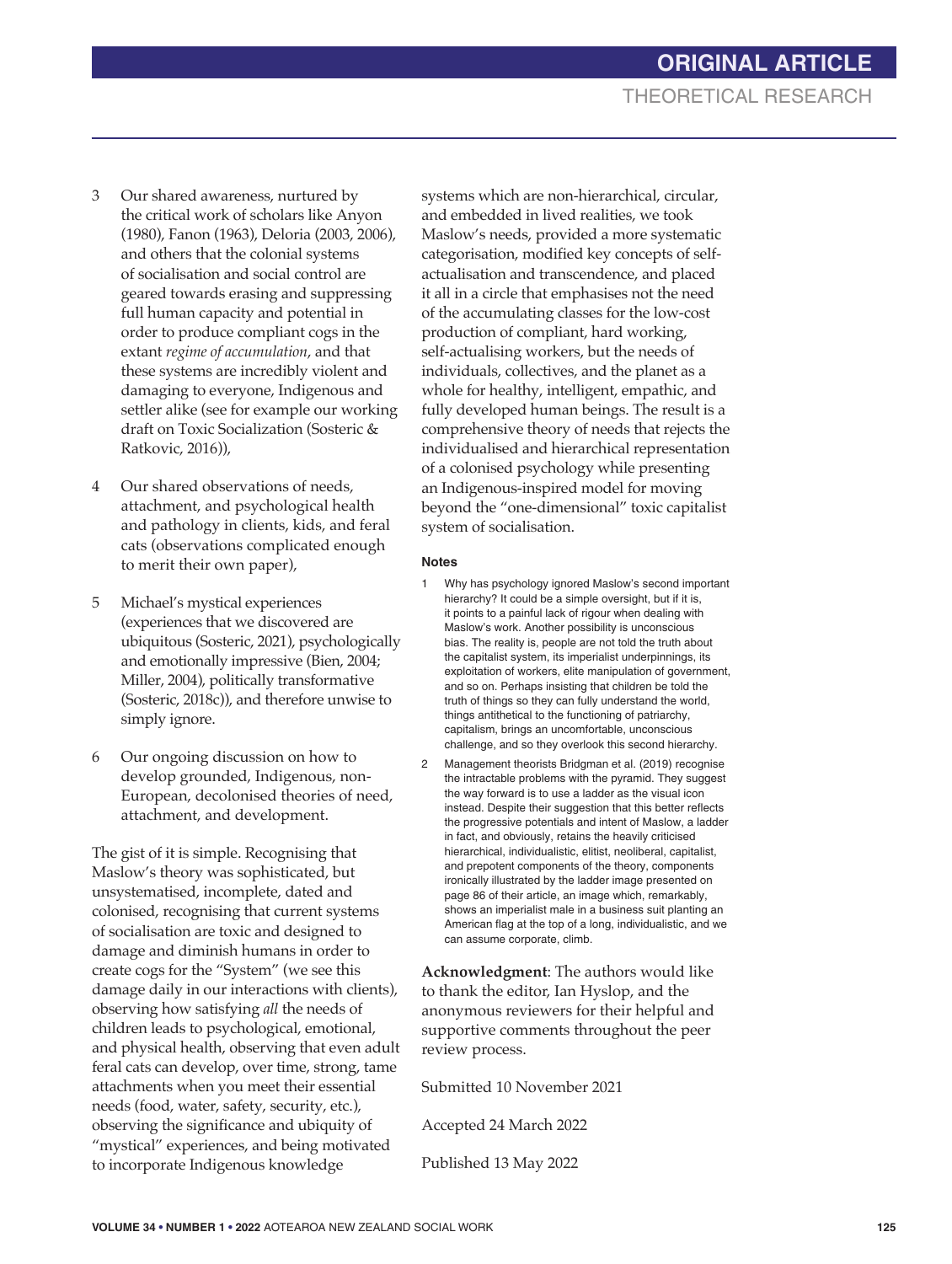#### **References**

- Akorede, S. (2018). *Three things to learn from Google's workplace culture*. Entrepreneur. https://www.entrepreneur.com/article/317582
- Anyon, J. (1980). Social class and the hidden curriculum of work. *Journal of Education*, *162*(1). https://www.jstor.org/ stable/42741976
- Aron, A. (1977). Maslow's other child. *Journal of Humanistic Psychology*, *17*(2), 9. https://doi. org/10.1177/002216787701700203
- Beck, L.W.. (1943). The principle of parsimony in empirical science. *The Journal of Philosophy*, *40*(23), 617–633. https://doi.org/10.2307/2019692
- Berk, L. E. (2013). *Child development* (9th ed.). Pearson.
- Bien, T. H. (2004). Quantum change and psychotherapy. *Journal of Clinical Psychology*, *5*, 493–501.
- Blackstock, C. (2011). The emergence of the breath of life theory. *Journal of Social Work Values & Ethics*, *8*(1), 13–28. SocINDEX with Full Text.
- Bodhi, B. (Ed.). (2005). *In the Buddha's words: An anthology of discourses from the Pali Canon*. Wisdom Publications.
- Bouzenita, A. I., & Boulanouar, A. W. (2016). Maslow's hierarchy of needs: An Islamic critique. *Intellectual Discourse*, *24*(1), 59–81.
- Bowlby, J. (1944). Forty-four juvenile thieves: Their characters and home-life. *International Journal of Psychoanalysis*, *25*, 19–53.
- Bowlby, J. (1966). *Maternal care and mental health* (14821768; Vol. 3). Schocken Books; PubMed. https://archive.org/ details/maternalcarement00bowl/page/n3/mode/2up
- Bowlby, J. (1982). *Attachment and loss* (2nd ed.). Basic **Books**
- Bridgman, T., Cummings, S., & Ballard, J. (2019). Who built Maslow's pyramid? A history of the creation of management studies' most famous symbol and its implications for management education. *Academy of Management Learning & Education*, *18*(1), 81–98. https://doi.org/10.5465/amle.2017.0351
- Broker, I. (1983). *Night flying woman: An Ojibway narrative*. Minnesota Historical Society Press.
- Carr, S., & Batlle, I. C. (2015). Attachment theory, neoliberalism, and social conscience. *Journal of Theoretical and Philosophical Psychology*, *35*(3), 160–176. https://doi.org/10.1037/a0038681
- Cassidy, J., Jones, J. D., & Shaver, P. R. (2013). Contributions of attachment theory and research: A framework for future research, translation, and policy. *Development and Psychopathology*, *25*(4 Pt 2), 1415– 1434. https://doi.org/10.1017/S0954579413000692
- Choate, P. W., CrazyBull, B., Lindstrom, D., & Lindstrom, G. (2020). Where do we go from here?: Ongoing colonialism from attachment theory. *Aotearoa New Zealand Social Work*, *32*(1), 32. https://doi.org/10.3316/ informit.080103162065454
- Davis, K. (1957). *Human relations in business*. McGraw-Hill.
- Deloria, V., Jr. (2003). *God is red: A native view of religion*. Fulcrum Publishing.
- Deloria, V., Jr. (2006). *The world we used to live in: Remembering the powers of the medicine men*. Fulcrum Publishing.

Ernst, C. W. (1997). *The Shambhala guide to Sufism*. Shambhala Publications.

Fanon, F. (1963). *The wretched of the Earth*. Grove Press.

- Feigenbaum, K. D., & Smith, R. A. (2020). Historical narratives: Abraham Maslow and Blackfoot interpretations. *The Humanistic Psychologist*, *48*(3), 232–243. https://doi.org/10.1037/hum0000145
- Follan M., & Minnis, H. (2010). Forty-four juvenile thieves revisited: From Bowlby to reactive attachment disorder. *Child: Care, Health & Development*, *36*(5), 639–645. https://doi.org/10.1111/j.1365-2214.2009.01048.x
- Frazier, M. L., Gooty, J., Little, L. M., & Nelson, D. L. (2015). Employee attachment: Implications for supervisor trustworthiness and trust. *Journal of Business and Psychology*, *30*(2), 373–386.
- Gorz, A. (1999). *Reclaiming Work*. Pluto.
- Harlow, E. (2021). Attachment theory: Developments, debates and recent applications in social work, social care and education. *Journal of Social Work Practice*, *35*(1), 79–91. https://doi.org/10.1080/02650533.2019.1700493
- Hays, S. (1998). The fallacious assumptions and unrealistic prescriptions of attachment theory: A comment on "Parents' socioemotional investment in children." *Journal of Marriage and Family*, *60*(3), 782–790. https://doi. org/10.2307/353546
- Hazan, C., & Shaver, P. R. (1990). Love and work: An attachment-theoretical perspective. *Journal of Personality and Social Psychology*, *59*(2). https://psycnet.apa.org/doiLanding?doi=10.1037% 2F0022-3514.59.2.270
- Hoffman, E. (1999). *The right to be human: A biography of Abraham Maslow*. McGraw Hill.
- Kalisch, I. (2006). *Sepher Yezirah: A book on creation*. The Book Tree.
- Kammrath, L. K., & Clifton, M. (2018). Are you my attachment figure? A (currently) unanswerable question. *Social & Personality Psychology Compass*, *12*(12), https://doi.org/10.1111/spc3.12423
- Koltko-Rivera, M. E. (2006). Rediscovering the later version of Maslow's hierarchy of needs: Self-transcendence and opportunities for theory, research, and unification. *Review of General Psychology*, *10*(4), 302–317.
- Lawlor, R. (1991). *Voices of the first day: Awakening in the Aboriginal dreamtime*. Inner Traditions.
- Maslow, A. H. (1943a). A theory of human motivation. *Psychological Review*, *50*(4), 370–396. https://doi.org/10.1192/bjp.bp.115.179622
- Maslow, A. H. (1943b). Preface to motivation theory. *Psychosomatic Medicine*, *5*(1), 85-92.
- Maslow, A. H. (1954). *Motivation and personality*. Harper & Row.
- Maslow, A. H. (1961). Eupsychia—The good society. *Journal of Humanistic Psychology*, *1*(2), 1-11.
- Maslow, A. H. (1964). *Religions, values, and peak experiences*. Ohio State University Press.
- Maslow, A. H. (1965). *Eupsychian management: A journal*. Richard D. Irwin & The Dorsey Press. https://archive.org/ details/eupsychianmanage0000masl/
- Maslow, A. H. (1967). A theory of metamotivation: The biological rooting of the value-life. *Journal of Humanistic Psychology*, *7*, 93–127. https://doi.org/10.1177/002216786700700201